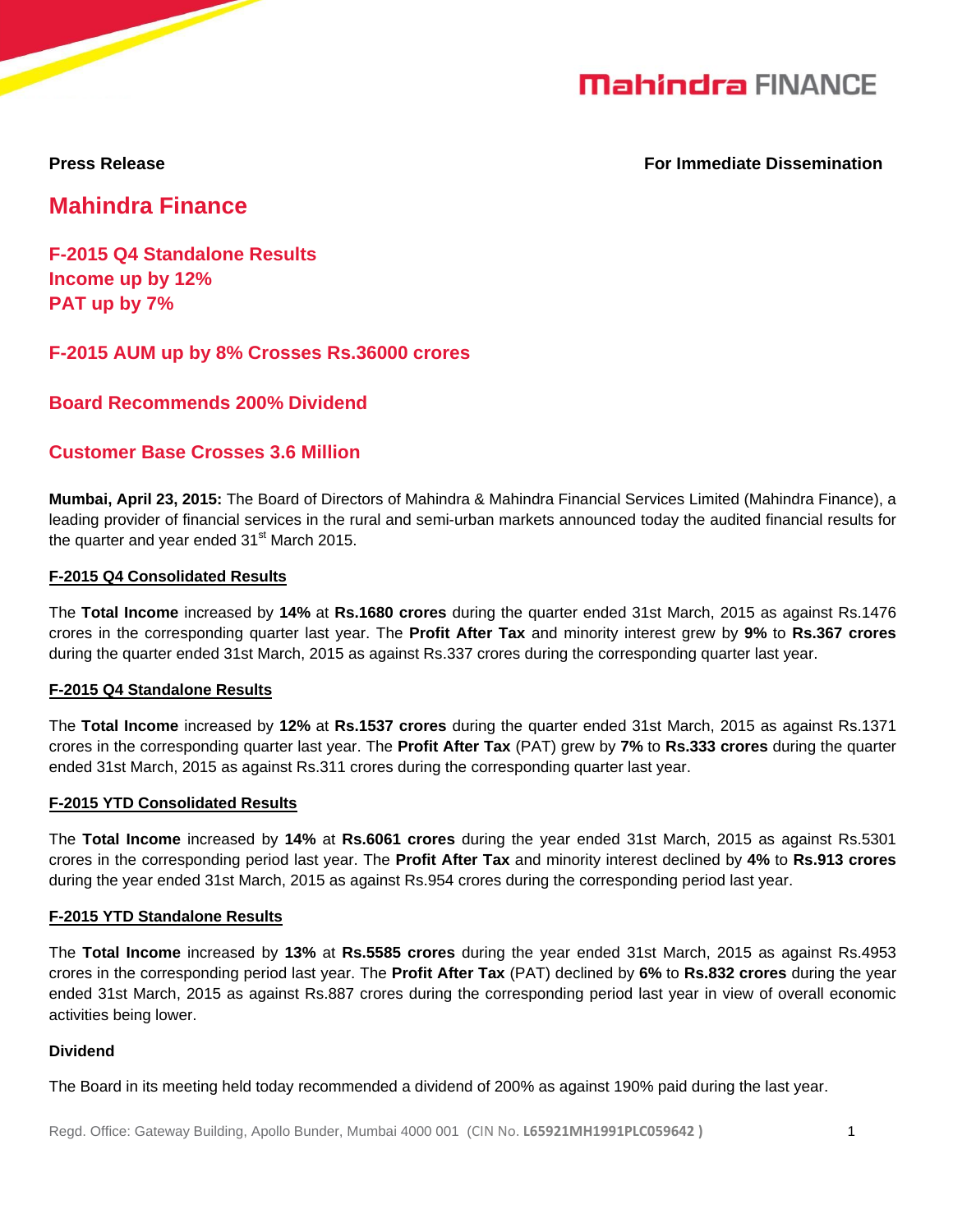# **Mahindra FINANCE**

#### **Operations**

During the year, the Company's customer base has crossed 3.6 million customers in the month of March 2015. The Company currently has a network of **1108 offices** and **Total Assets Under Management of Rs. 36878 crores as on**  31st March, 2015 as against Rs. 34133 crores as on 31st March, 2014, a growth of **8%**.

Through increased penetration and close follow up efforts the company has been able to increase overall collections and bring down NPA levels resulting in growth of profits.

The Company continued to broad base its consortium of lenders by bringing in new Banks, Mutual Funds, Insurance Companies and Trusts. During this period, India Ratings and Brickworks Ratings upgraded Company's long term debt rating to "AAA". CARE Ratings also assigned "AAA" rating to Company's long term debt.

#### **SUBSIDIARIES**

#### **Mahindra Insurance Brokers Limited (MIBL)**

For the quarter ended March 31, 2015, **MIBL registered income** at **Rs.35.6 crores** as against Rs.32.5 crores, registering a growth of **10%** over the same period previous year. The **Profit After Tax (PAT)** registered was Rs.**12.8 Crores** as against Rs.13.0 crores, registering a degrowth of **2%** over the same period previous year.

For the year ended March 31, 2015, the Company's Insurance Broking subsidiary **registered Income** at **Rs.126.2 crores** as against Rs.111.2 crores, registering a growth of **13%** over the same period previous year. The **Profit After Tax (PAT)** was **Rs.42.9 crores** as against Rs.42.0 crores, registering a growth of **2%** over the same period previous year.

# **Mahindra Rural Housing Finance Limited (MRHFL)**

For the quarter ended 31st March 2015, **MRHFL disbursed Rs. 346.4 crores** as against Rs. 238.9 crores, registering a growth of **45%** over the same period previous year. MRHFL **registered income** at **Rs.101.7 crores** as against Rs. 65.9 crores, registering a growth of **54%** over the same period previous year. The **Profit After Tax (PAT)** was **Rs. 21.6 crores** as against Rs.12.5 crores, registering a growth of **73%** over the same period previous year.

For the year ended 31st March 2015, **MRHFL disbursed Rs. 989.6 crores** as against Rs.630.6 crores, registering a growth of **57%** over the previous year. MRHFL **registered income** at **Rs.328.4 crores** as against Rs.212.5 crores, registering a growth of **55%** over the previous year. The **Profit After Tax (PAT)** was **Rs. 44.2 crores** as against Rs.27.1 crores, registering a growth of **63%** over the previous year.